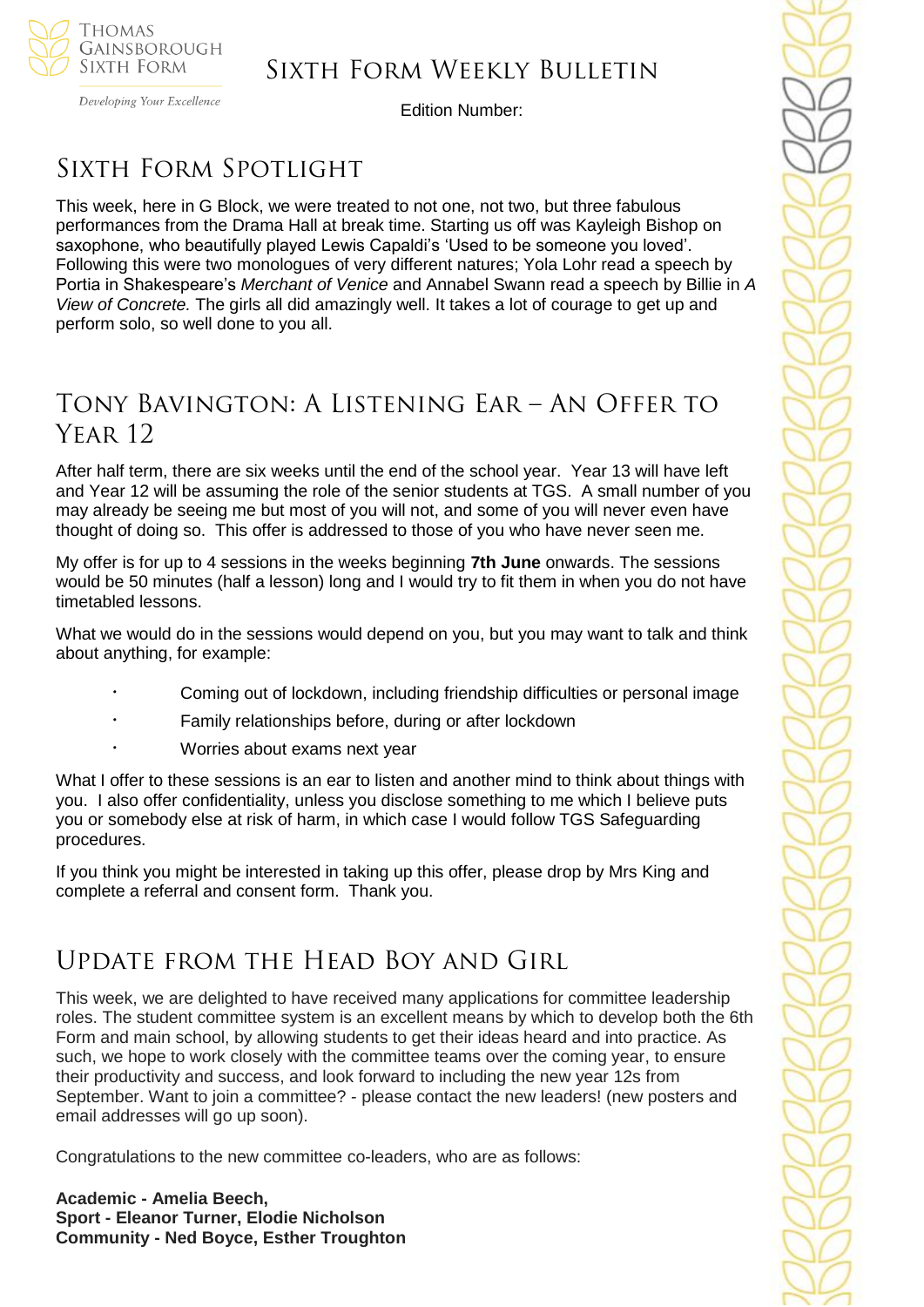

### Sixth Form Weekly Bulletin

Developing Your Excellence

Edition Number:

#### **Eco- Eleni Brinkley, Boudicca George Mental Health - Brandon Howard, Kayleigh Bishop, Olivia Pomphrett Charity - Max Herbert, Ella Morcombe**

As always, if you have any queries and/or suggestions - please come and find us!

## Ted tv of the week

['Why are we so attached to our things?'](https://www.ted.com/talks/christian_jarrett_why_are_we_so_attached_to_our_things) – **With Christian Jarrett**

## University News

In this week's [Net Sixth Form bulletin](https://us5.campaign-archive.com/?u=8dedc07ce580600fe618f38c3&id=80680a8b09&e=5eb29481e7) find out about Goldsmiths open days and the Amazon Future Engineer bursary amongst other things.

#### **Uni Taster Days**

The next UniTasterDays live webinar has been announced. Featuring ten expert speakers and nine universities on **June 17th at 6pm**. We'll be introducing all the key aspects of university. Students and schools can find out more and book by clicking [HERE.](https://www.unitasterdays.com/midlandswebinar)

Independent and impartial university guidance webinars released this week include support for students interested in studying [Modern Languages](https://www.unitasterdays.com/ondemand/webinar/118/modern-languages) at university. Joining over 100 impartial university guidance webinars ready to watch on demand.

[Click](https://www.unitasterdays.com/ondemand) to search the university guidance webinar platform.

#### **University Guys**

Interested in applying to an overseas University? [Click here for more info](https://www.theuniversityguys.com/?utm_source=Head+of+Sixth+Free+Newsletter&utm_campaign=a034473c45-17+May+campaign&utm_medium=email&utm_term=0_36c44588b4-a034473c45-115737769) from The University Guys.com

#### **UK University & Apprenticeship Search Virtual Fair**

There's just one week to go until the UK University & Apprenticeship Search Virtual Fair on **Wednesday 26th May (12:00 - 18:00).** This free virtual fair is a fun and easy way to a wide range of universities, colleges and apprenticeship providers from anywhere with an internet connection. Speak directly with a range of exhibitors to ask any questions you have about your next steps, view virtual campus tours, take part in 10 live and interactive webinars, and be in with the chance of winning 1 of 5 £100 Amazon Vouchers.

#### [Click here for more info](https://ukunisearchsouth.vfairs.com/)

#### **Bishop Grossetest University – Visit the campus**

Throughout the pandemic, one of the common themes highlighted by schools and colleges is that students have missed out on the opportunity to visit a university campus and look around what facilities are available. As much as virtual tours help to give an idea of what a campus is like, they can't replicate the feeling of wandering around a new site and exploring the opportunities it presents. [Click here to sign up](https://share.hsforms.com/1bsW9UwOQQgC5j8VpPtGmjw1n2f7?utm_campaign=BGU%20School%20and%20Colleges%202021&utm_medium=email&_hsmi=128176086&_hsenc=p2ANqtz--9z5xnHm3d3LAkbd0NQqSD1KqGBhah85M-543eO5UmhkJMdVwVkjMY9Qfdwbmu4NgYa_GC9i3GpjGcEpVb_ciz23yswA&utm_content=128176086&utm_source=hs_email)

#### **Durham University Taster Sessions**

Durham University are running Taster Sessions that will help you gain a sense of what it would be like to study a range of subjects. Even if you are not considering going to Durham they are a great way to explore the different subjects. You can book a Taster using this [link](https://app.geckoform.com/public/?_cldee=Y3RhbGJvdEB0Z3NjaG9vbC5uZXQ%3d&recipientid=account-a9d7fdb85016e81180cc00155d00328a-417938f0bbba4c30be2923e04628fbfa&esid=2f8facd1-b6b4-eb11-8236-000d3a874046#/modern/FOEU0360sd2xPcUM)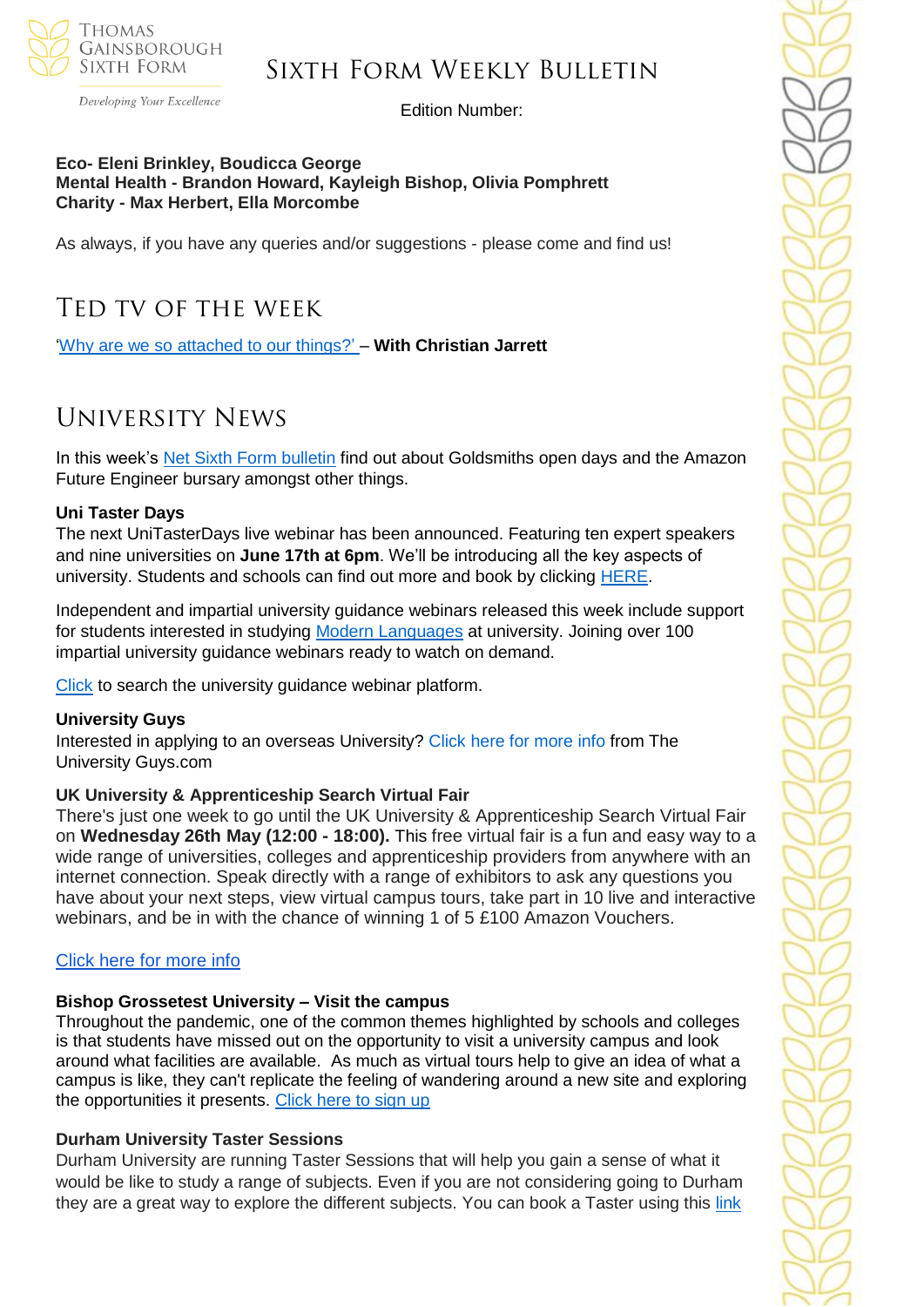

Developing Your Excellence

### Sixth Form Weekly Bulletin

Edition Number:

#### **Taster Lectures**

- **June 10 @ 12:45 - 13:45** HE Guidance: Researching Universities Digital Skills To Avoid An Online Overload with Goldsmiths (KS5) [Find out more »](https://channeltalent.us10.list-manage.com/track/click?u=145837fa6843e0c349598322a&id=681ac4d7dd&e=155232616c)
- **July 27 @ 17:00 - 18:00** HE Guidance: A Guide to Clearing with UEA (KS5) [Find out](https://channeltalent.us10.list-manage.com/track/click?u=145837fa6843e0c349598322a&id=399a6249f4&e=155232616c)  [more »](https://channeltalent.us10.list-manage.com/track/click?u=145837fa6843e0c349598322a&id=399a6249f4&e=155232616c)

#### **Goldsmiths Taster Days**

Goldsmiths Taster Days enable Year 12 and Year 13 students to enter a virtual lecture theatre and learn directly from our academics and talk to current students. This term's master classes cover the arts, humanities, social sciences, computing, and professional subjects such as business, journalism and social work. Topics range from 'selfies' to Black History, and some map onto the A-level, BTEC, IB and Access syllabuses. Each lecture or workshop includes information about courses at Goldsmiths and a Q&A with a current Goldsmiths student. [Click here for more info](https://www.gold.ac.uk/gold-taster-days/?utm_source=Head+of+Sixth+Free+Newsletter&utm_campaign=80680a8b09-Student+opportunities+-+17+May+2021&utm_medium=email&utm_term=0_36c44588b4-80680a8b09-115737769&mc_cid=80680a8b09&mc_eid=51b5a4fd55)

### Careers News

This week's apprenticeship opportunities from West Suffolk College include Sales, Purchasing and Ecommerce, Product Genius, Customer Service, Early Years, Project Support, Building Apprenticeship etc. For more information [click here](https://apprenticeships.wsc.ac.uk/)

Many companies also advertise their apprenticeships on their own company website so if there is a particular company you would like to work for please check their website under the "Careers" section for apprenticeship information if they are offering them. [Click here for an](https://new.siemens.com/uk/en/company/jobs/search-careers/apprenticeships.html)  [example \(Siemens\)](https://new.siemens.com/uk/en/company/jobs/search-careers/apprenticeships.html)

#### **Barclays Lifeskills**

To support school leavers to identify their career goals and next steps LifeSkills created with Barclays, the free employability programme, has launched new resource packs, along with a Jobs of the future guide and updated Steps to starting a business lesson. The three brand new resource packs for school leavers focus on:

- Planning pathways and preparing for the transition into students' next steps
- Support with CVs and job applications
- How to become financially independent and manage finances at work, university or training

"LifeSkills resources teach me what working life is like. They provide us with information that prepares us for the future, allowing us to access and improve skills which will be needed in the future. It prepares us for life."2 – Further education student

[Register today](https://barclayslifeskills.com/sign-in/educator/?utm_source=Website&utm_medium=EM&utm_campaign=HS_May_Rec_16plus_Register&utm_term=HS_SE&gator_td=Us15UxaOYBFUb7f8sgrX69%2bhf%2foZIJGUrykImj78WHzvAHOAS5UNcmxWvYyh%2fWpxK%2bdamIocW4iPomTxX%2fWX%2f%2bgFLbie5%2bjwEnI%2fSsFkUne9CmO%2fBIMIEDHaMwq4GJsUkDO6aoqk5VkOtM7XupbHa2k1pnJp7VYGp3uutfye9TNmw5nB8VM4Y0nZr1BbEHMex938G413SPBB1IL4XJWlmA%3d%3d) to discover how LifeSkills can further support your students' in their next steps.

#### **Volunteering with Sudbury Scout Group**

3<sup>rd</sup> Sudbury Scout Group are looking for volunteers to help them so if you are thinking of a career working with children this would be a great opportunity to get some hands on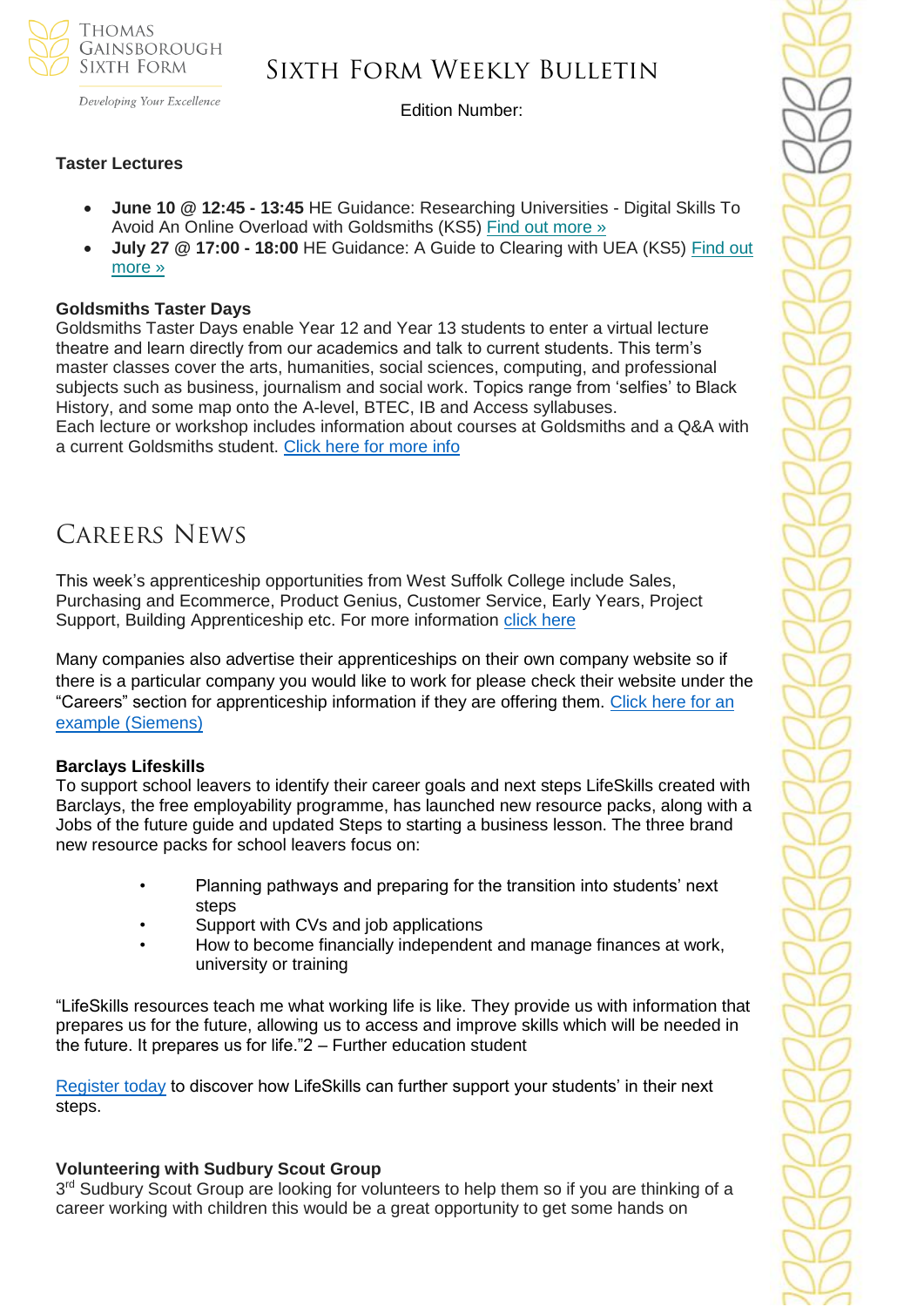

## Sixth Form Weekly Bulletin

Developing Your Excellence

#### Edition Number:

experience. If interested in offering your time please contact Graham Toy on [Chairman@sudburyscouts.org.uk](mailto:Chairman@sudburyscouts.org.uk) or 07393 668 557

#### **Virtual Work Experience**

Haven Power are a UK-based renewable energy company engaged in renewable power generation, the production of sustainable biomass and the sale of renewable electricity to businesses. Historically based in Selby, The Humber, they also have offices in Northampton, Ipswich, and London.

They have developed our own in-house Virtual Work Experience. We successfully delivered our first in the Easter holidays in collaboration with Teach First, and this summer we will deliver the same content but this time we are conducting our own student recruitment. Given your request for support I wondered if our opportunity may be of interest to some of your students?

We are welcoming applications from schools nationally as this will be a virtual work experience week, it will be delivered August 16 – August 20. Our vacancy opened this week and will remain open until 31st May 2021. We will be accepting 24 students on to 4 pathways: Finance, Engineering, IT & Project management, and Business Support.

Students can apply using the link here and completing the online application form: [Click here](https://draxgroup.csod.com/ux/ats/careersite/11/home/requisition/1846?c=draxgroup)  [for more info](https://draxgroup.csod.com/ux/ats/careersite/11/home/requisition/1846?c=draxgroup)

#### **Virtual Work Experience with Sky**

- Wednesday 2nd June, 9am 4pm
- Come behind the scenes at Sky and see what it's like to work at Europe's biggest entertainment brand
- An opportunity to see the different departments they have from Tech, to TV Production to Customer Service!
- Learn from leading industry professionals and take part in some projects / workshops designed by Sky
- Sky offers top quality shows. Innovative tech. Must-have packages. With 24 million customers across six countries! Be part of it all!
- Career opportunities nationwide in; Business, Technology, Digital Marketing, Finance, Technical Engineering & Customer Services
- Open to all students 16 18.
- An opportunity to be fast tracked to an in person event at the Sky offices when the time is right and safe to do so

If you are interested and would like the opportunity please do book on ASAP as we do have very limited spaces. [Click here to apply](https://www.surveymonkey.co.uk/r/Sky-VWEX)

#### **Medic Mentor - Live virtual NHS Healthcare Work Experience**

We wanted to remind you the next work experience session date is on **Sunday 6th June**. If you are taking part, please register for the next session before **Wednesday 3rd June**.

This programme is available to support all of your aspiring healthcare students as an alternative to in-person NHS work experience during the pandemic. You can learn more and register [here.](https://alliedhealthmentor.org/nhs-healthcare-careers-virtual-work-experience/)

#### **Speakers for Schools Live Broadcasts**

**Wed 26th May 10-11am - Stephen Woodford, CEO, Advertising Association** Join us for our first Predict '21 Broadcast! We will be speaking to Stephen Woodford, CEO,